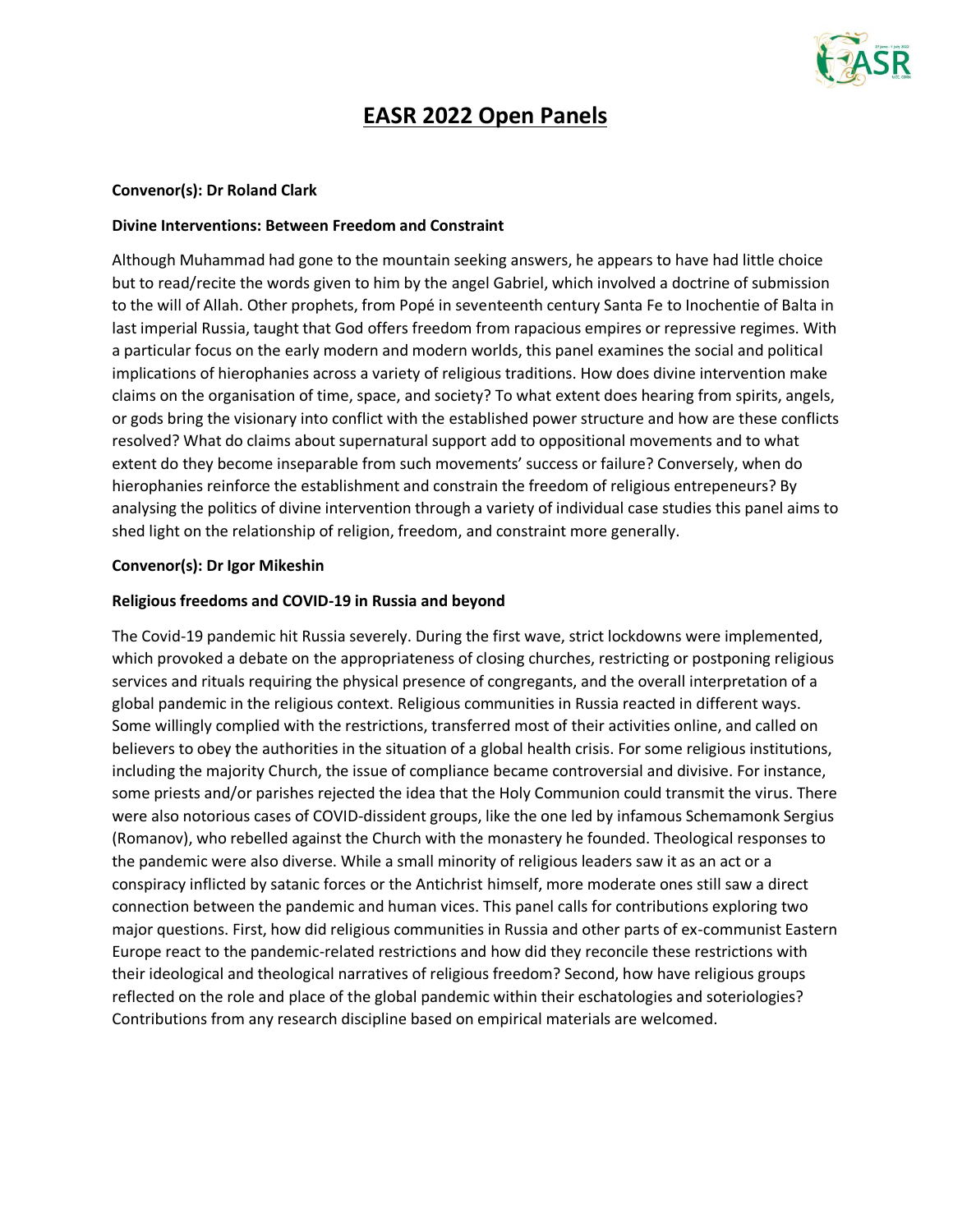

#### **Convenor(s): Dr Angela Bernardo**

# **Exploring religious freedom:religious communities' relations in different historical, geographical, cultural, and temporal contexts.**

Religious freedom is a hot topic that has a central role in the ongoing debate on the place and role of religious communities in the public sphere. The debate on this topic, which could be mainly considered a matter of relations, involves the relations between religious communities and the states in which their members live and work but also the relations existing inside and outside such communities – i.e. the socalled 'intra-religious' and 'inter-religious' relations. All these relations have assumed different characteristics based on the different historical, geographical, cultural, and temporal contexts in which they take place. They also involve different individual and collective actors and topics.

Starting from the assumption that relations are one of the three key aspects, along with identity and needs, by which every religious community can be examined (Bernardo 2020), this panel intends to explore how religious communities reshape their internal and external relations across time and space. Specific attention must be paid to the following areas: a. the dynamics and rhetorical strategies that religious communities apply in changing their internal and external relations, b. the discourses and the narratives they produce in doing this, and c. the topics they choose to support such discourses and narratives.

To this end and without chronological restrictions or limits in the fields of study, applicants are encouraged to submit proposals aimed to analyse how religious communities have changed their relations in different historical, geographical, cultural, and temporal contexts and how these changes have affected and were affected by identity and needs. The proposals have to focus on case studies.

Topics of interest are: identity and belonging, visibilisation/non-visibilisation processes, majorityminority issues, ways of theorising 'values', needs, and the concepts of religious freedom and human rights, negotiation of religious assumptions, modification of institutional structures, etc.

#### **Convenor(s): Dr Roni Naor Hofri & PhD Candidate Sergi Castellà Martínez**

#### **Free Captives: The Creative Practices of Christian Ascetics on the Way to Freedom**

Ascetic religious practices, which ran the gamut from collective, pompous rituals to daily, mute, introspective prayer, gave individuals freedom to break from a given state of being in the world and reach a new state of being, both physically and metaphysically. Across time and space, we find Christian ascetics, social and spiritual reformers of all ages and latitudes, who treated their lives and practices, both mental and physical, as examples of the relation between the finite and infinite.

Whether creating new imaginative forms from inside the core of organized religion or acting regardless of its boundaries, Christian ascetics framed disciplines meant for body and mind - contemplative prayer, illumination, or the unio mystica - going far beyond simple self-mortification, abstinence or an abandonment to martyrdom.

Regardless of their particular specificities, ascetics aimed towards the expansion of knowledge and epistemic boundaries, while overcoming mental and physical limitations, by way of different means, such as apophasis, paradox, or heterodoxy. Bodily imperfections, the fallibility of intelligence, and the radical vulnerability of one's own life were used as occasions for the most creative, fruitful forms of religious practice.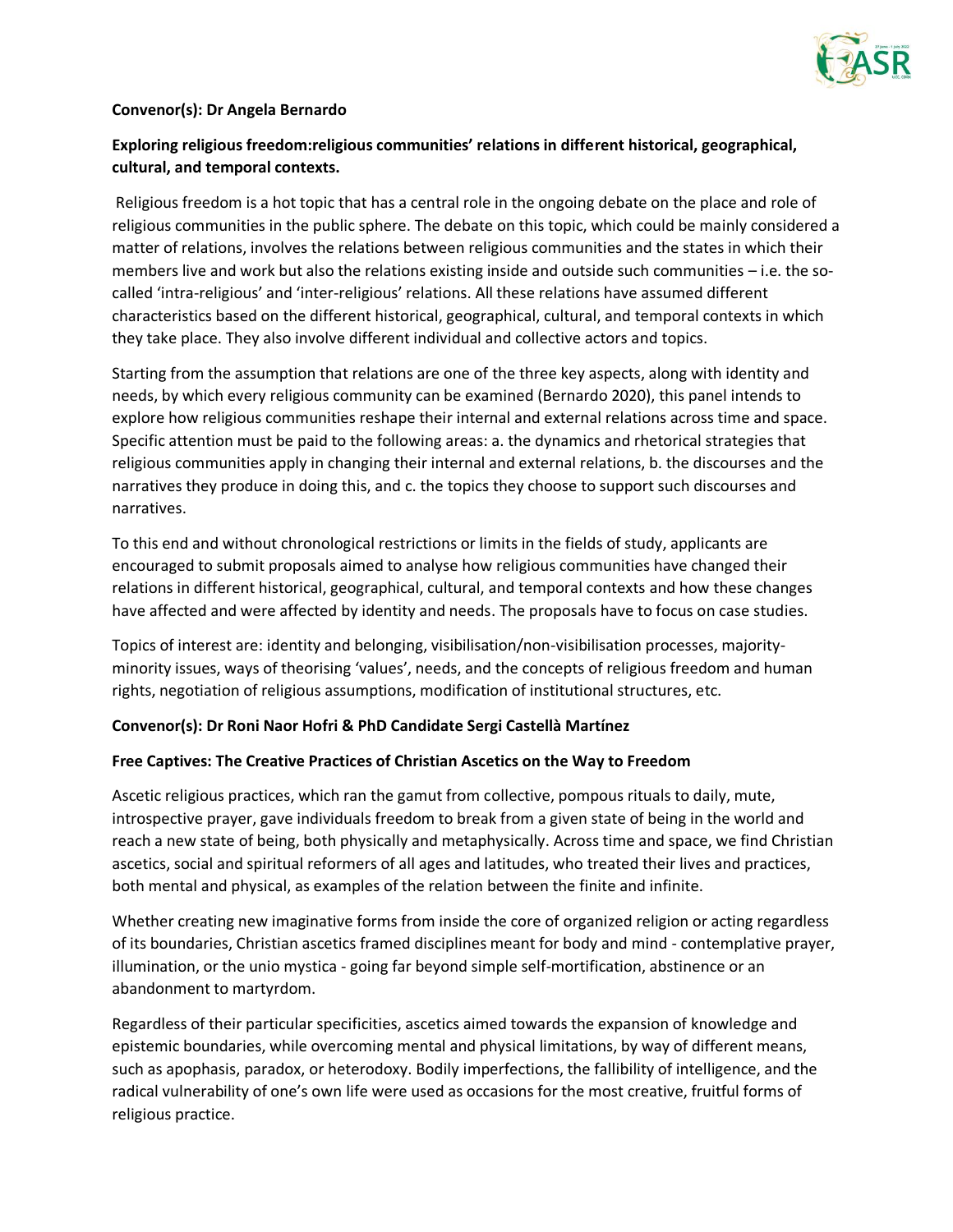

Based on such insights, the panel welcomes: (a) original and comparative analyses of case studies contributing to the interpretation of the religious phenomenon of ascetic practices involving body and/or mind, and (b) assessments of representations of the phenomenon in question, pointing out the integration of ascetic practices with different methodologies and philosophical movements."

# **Convenor(s): Dr Alexandra Bergholm & Professor Tuula Sakaranaho**

# **Negotiating Catholicism and Catholic identities in the 21st century**

The Roman Catholic Church is the one of the oldest and largest continuously functioning religious institutions in the world, which has had a fundamental impact on societies and cultures on a global scale during its long and varied history. Today the Church has over one billion members across the world, with numbers continually growing especially in Latin America and Africa.

The relations between the Catholic Church and the modern world were redefined in the early 1960s by the Second Vatican Council, which sought to address challenges driven by contemporary societal, economic, and technological developments. While many of the modernizing reforms introduced by the council have been welcomed as a sign of the Church's willingness to acknowledge issues such as democracy, human rights, and the freedom of religion, the progressive spirit of the council has also proved polarizing. More recently, the shocking revelations relating to the systematic abuses of power within the Church have contributed to the erosion of the Church's moral authority, causing a backlash that has led many to question the legitimacy of the institution and its future.

This session invites contributions that address the impact of these developments on either local or global level, and discuss the ways in which Catholicism and Catholic identities are being shaped by them in the 21st century. Possible themes may include, but are not limited to: the status of the Catholic Church as an institution; Catholicism as a religious and cultural tradition; the division of the Catholic community on issues such as sexual ethics, abortion, gender, or the role of the laity; Catholicism in the media; spiritual abuse and coercive control. Both historical and contemporary approaches are welcome.

#### **Convenor(s): Dr Jelle Creemers, Prof Eileen Barker & Dr Tatiana Kopaleishvili**

#### **Cult-Watching Organizations in Europe: Comparative Perspectives**

Following the conclusion of World War II, a wave of new religious movements mushroomed throughout most of Western Europe. Some of these were indigenous, but more were imports from the USA, then India and elsewhere around the world. Following the Fall of the Berlin Wall, new religions also rapidly spread across Eastern Europe, giving rise to different conflicts there. Reactions to these new religions, often dubbed 'cults' or 'sects', ranged from unenthusiastic to aggressively hostile. Negative reactions came from the media, but some scholars and activists also contributed to their stigmatization. Quite soon and often as a reaction to particular local situations, state actors took an interest in these nonconformist groups. Since the 1970s, observatories and agencies have been established to keep an eye on them and warn the public of the religions' allegedly dangerous beliefs and actions. Often subsidized by the state, their work frequently involves state sanctioned monitoring and policing of minority religious communities which are officially recognized in other European nations. Other 'cult-watching organisations' have been established in an attempt to bring more balanced, contextualised and up-todate information about the religions.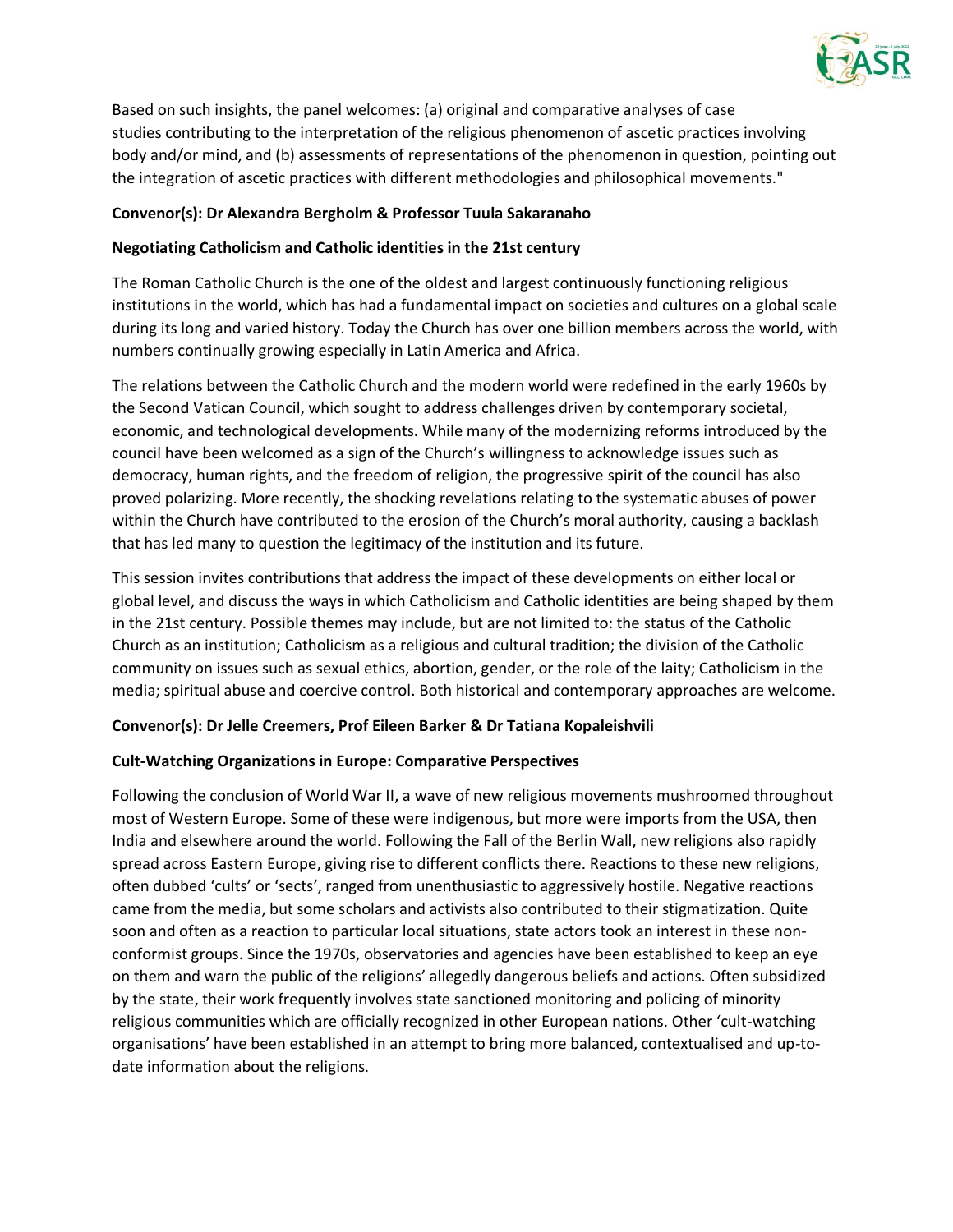

This panel seeks to bring together scholars working on cult-watching movements in Europe through comparative studies. We invite informed contributions which offer insight into the history and working of religion-watching organisations and other cult-watching groups in European nations, as well as critical (and/or comparative) analyses of their definitions of cults/sects/NRMs, their developing focuses, and their socio-political influence.

### **Convenor(s): Mr Tancredi Marrone**

# **Libertas Occulta: The Paths to Freedom in Occultural Discourse**

This panel will explore occultural expressions in the pursuit of freedom. Seen as liberation expressed through concepts of overcoming obstacles is a narrative frequently found in Occult and Esoteric discourse. Magical practices are aimed at transmuting, changing, mutating, or reframing under a different shape incorporates the idea of freeing from boundaries. Whether these are of the human condition meaning limits of matter, liberation from mental and spiritual constraints, expanding beyond limits it makes it an active and relevant field in the exploration of freedom in relation to mystical and spiritual practices. We can observe a multitude of expressions in what we can now consider techniques of freedom and liberation. These incorporate a blend of eastern and western traditions but also new and creative ways of artistic expression. Further, there is an emergence of extreme religious movements that promote antinomian freedoms by reconceptualizing liberation in the form of oppression. Finally, it also sees an overlap between emic and etic perspectives in the shared objective of pushing barriers of knowledge.

# **Convenor(s): Prof David W. Kim**

### **Colonial Policy and East Asian Religious Communities in 1860-1950**

After South Asia and Southeast Asia, the wave of the colonial imperialism also reached to the local societies of East Asia in the nineteenth and twentieth centuries. The social transformation overwhelmingly occurred in each nation through the modernisation phenomena of politics, economic, culture, education, medicine, status system, and society. The regional people were mainly divided into two categories of conservative and reformative parities. The traditional religions of East Asia were not exceptional from the concepts of conflict, impulse, negotiation, compromise, deformation, or new ideology. The native organisations of Buddhism, Daoism, Confucianism, folk religions, Shintoism, and Shamanism commonly experienced the colonial ideology of reformation in each community. The local people of China (Hong Kong and Tibet), Vietnam, Korea, Japan, Taiwan, and Mongol witnessed the religious transition process of the society with creative teachings of new leaders.

This panel invites professional papers regarding any subject of religious transformation under the politico-military influences of colonial policy occurred between 1860 and 1950 in any region of East Asia. The unique acts of opposition, resistance, independence, abandonment, or cooperation can be explored for any indigenous belief or individual group including new religious movements. The interdisciplinary writings of history, sociology, culture, politics, anthropology, East Asian Studies, colonial studies, and religious studies should indicate not only the origin, teaching, leadership of the group but also its key policy towards external powers (Western or local authorities). What were their main strategies to survive or to create a new identity under such modern impacts? The successful papers (250 words with five keywords) after the conference will be also considered for a publication project by a European publisher including Cambridge Scholars Publishing, UK in 2023.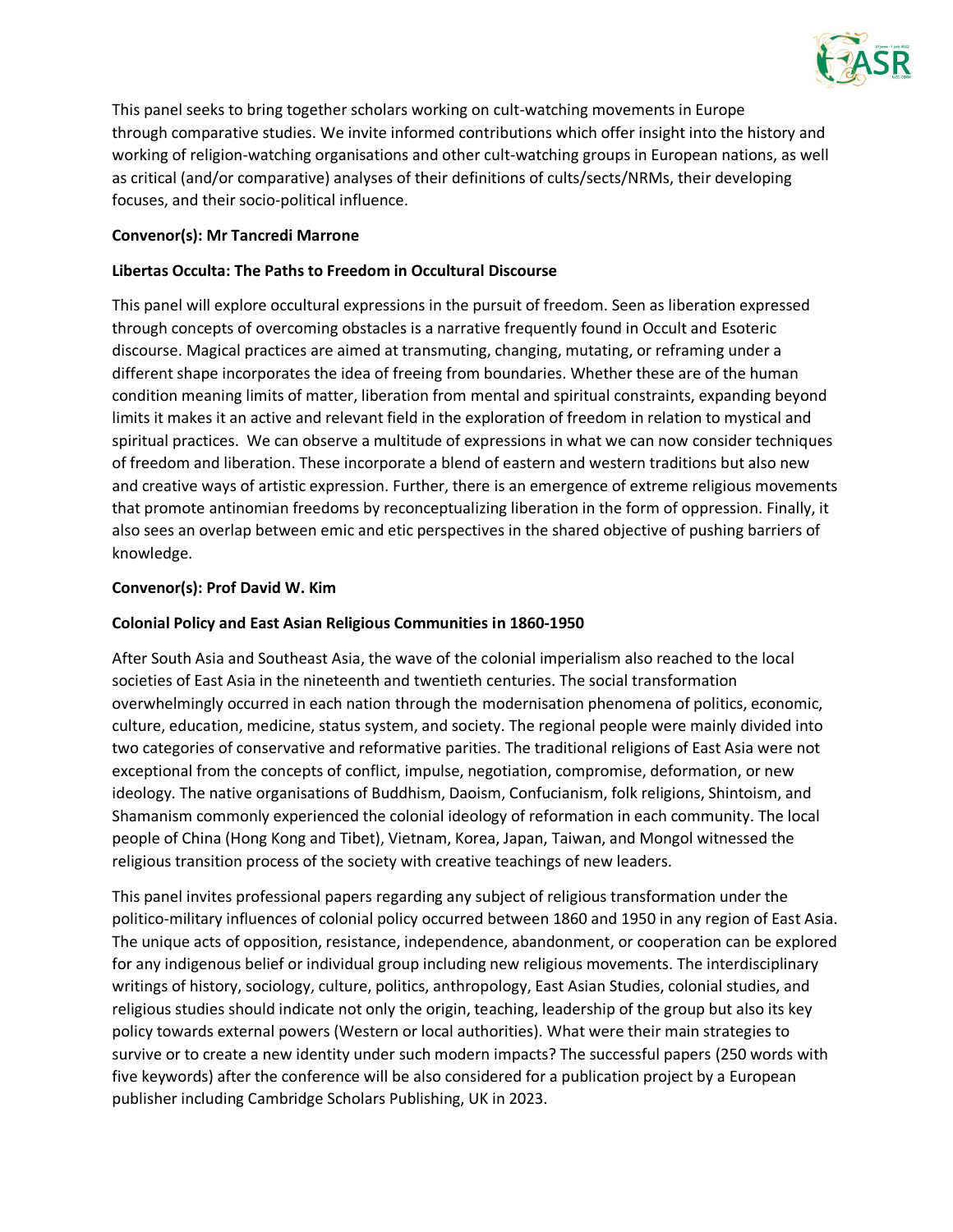

#### **Convenor(s): Dr David Zbíral**

# **Computerizing Religion: Computational Approaches, Research Databases, and Quantitative Methodologies in the Study of Religions**

In recent years, quantitative and computational methods have taken hold in various branches of the social sciences and humanities. Methodologies such as quantitative text analysis, social network analysis, regression modelling, and geoinformatics attract increasing attention of study of religions scholars. Furthermore, the compilation and use of various databases destined for research into religion has increased its presence in the field and has showcased religion as a topic of quantitative, macrohistorical, and evolutionary approaches, thus paving the way towards "computerizing religion" and establishing a genuine "data science of religion". This panel intends to explore the potential of computational methods and research databases in the study of religions in data-analytical, methodological and programmatic papers.

#### **Convenor(s): Prof Titus Hjelm**

#### **Discursive Study of Religion**

Recent years have witnessed the emergence of a self-conscious discursive study of religion (DSR). The new field has produced paradigmatic manifestos, methodological guidelines, a special journal issue, edited volumes, and sessions at previous EASR meetings. However, with increasing consolidation comes increasing diversity. DSR is a broad church for a variety of approaches differing in ontological and epistemological background assumptions and, consequently, in their methodological and interpretive implications. This session invites theoretical, methodological, and empirical papers discussing DSR and its applications and prospects in the study of religion. We encourage submissions from scholars at all stages in their career, from graduate students to established academics.

#### **Convenor(s): Dr Brad Anderson**

#### **Mobilizing Sacred Texts: Reception, Iconicity, and Performativity**

In collaboration with SCRIPT (the Society for Comparative Research on Iconic and Performative Texts), this open panel invites papers that explore the use and mobilization of sacred texts (broadly understood). While much scholarship on scriptures is focused on exegetical or interpretive work, this panel invites proposals that explore the way in which these texts have been and continue to be used - that is, the reception of sacred texts, as well as their function as iconic and performative texts. Potential areas for exploration may include (but are not limited to):

- -- the iconic function of sacred texts;
- -- the performative dimensions of Scriptures;
- -- materiality and sacred texts;
- -- the contemporary mobilization of sacred texts, including use within religious traditions;
- -- the use of sacred texts during Covid-19;
- -- the employment of sacred texts in political and other social contexts;
- -- the use of sacred texts in cultural contexts (e.g., the arts);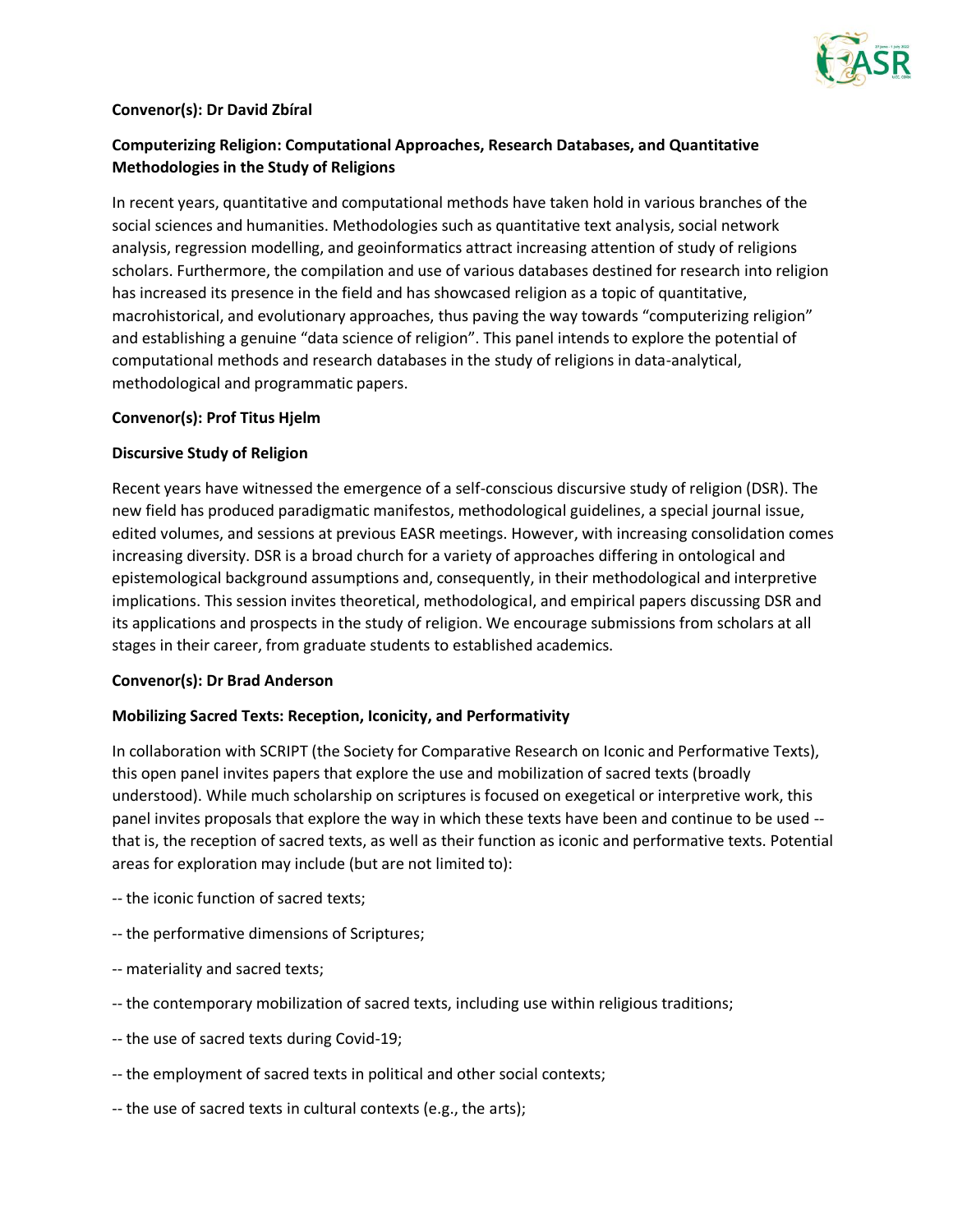

-- Classification and categorization of sacred texts;

-- Scriptures and their cultural histories, particularly forms of reception that go beyond the mainstream exegetical and interpretive traditions.

#### **Convenor(s): Dr Ernils Larsson**

#### **Religion, Law, and National Identity**

In secular countries across the world, religion is formally separated from the official business of the state. Whereas religion is often perceived as a private matter for the citizens, the public sphere is supposed to be distinctly non-religious, establishing a neutral playing field in which different religions are free to compete in the marketplace of ideas. Examples of this range from the U.S. constitution, which ensures that no state religion will be established, to Japan, which bans the state from participating in "religious activities," to the People's Republic of China (PRC), which guarantees that the state shall refrain from coercing individuals into religious belief. Secular law seeks to ensure that religion is kept far away from the public face of the nation.

Yet at the same time, in many formally secular nations religion also plays a significant role in expressions of national identity. Despite its constitution, the Pledge of Allegiance presents the U.S. as "one nation under God." Since the 1950s, Japanese prime ministers have frequently carried out their semi-private first shrine visits each year to the Ise Shinto Shrines, after which they host the first press conference of the new year. And while the PRC remains an aggressively secular nation, new forms of nationalism favor a return to traditional values, which has led to a rise of interest in the Confucian classics in the country.

This panel will explore the theoretical implications of maintaining secular legal systems in nations where the national identity is to greater or lesser degrees tied to one or several specific religions. What happens when religious aspects of a national identity are prohibited from being expressed by a secular legal system? How can a religious majority culture be expressed under secular law? How can traditional values in a secular nation be distinguished from religious ones?

#### **Convenor(s): Dr Justine Bakker**

#### **Hidden Presence: Race and Religion in the Academy**

This panel invites contributions on the intersections of race and religion, with a specific focus on academic knowledge production. Scholars have studied the relationship between race and religion in various ways. Some explore the racialization of specific religions in public and/or legal domains, such as the racialization of Islam in France and Germany. Others study the Christian theological origins of modern and contemporary racial categories. Some demonstrate how race shapes religious discourses and expression. Others show that racial categories are reinforced, transformed, or challenged in and through religious spaces, texts, practices, and ideas. This panel seeks to add to this varied body of work by exploring the intersections of race and the academic conceptualizations of terms such as "religion," "spirituality," and "esotericism" (see also: Amir-Moazami 2018; Bakker 2020; Beliso-De Jesús 2018; Hulsether 2018; Masuzawa 2005; Miller and Driscoll 2018; Nye 2019; Robinson 2019; Schneider and Bjork-James 2020; Topolski 2018; Vial 2016). As scholars in Black, post- and decolonial, and gender and sexuality studies (and other fields) have shown, academic categories and frameworks are not neutral and often informed by uneven power relationships. How have racialized ideas influenced what forms of religious expression and practice were and are studied? How has the conceptualization of "religion"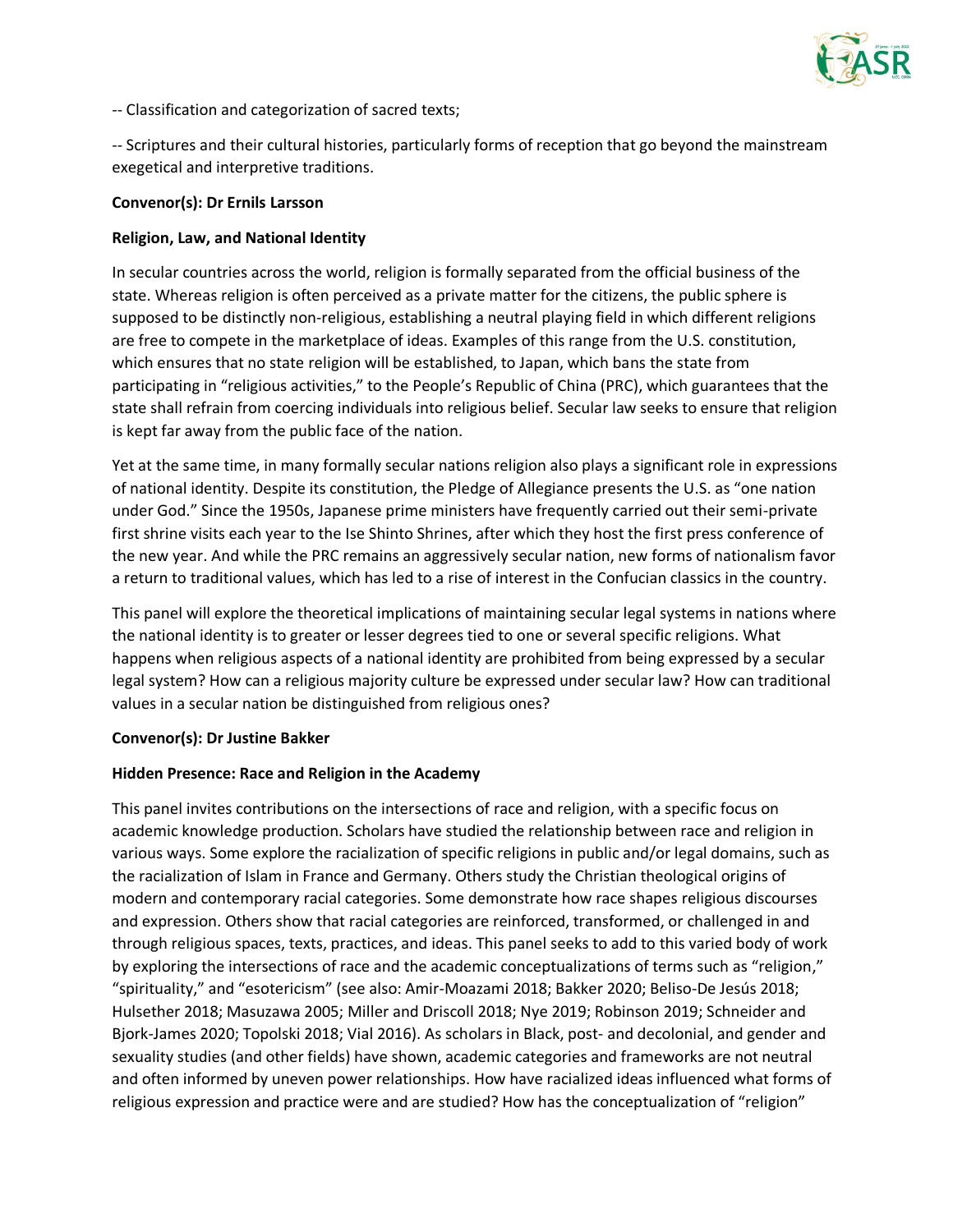

shaped racial constructs and hierarchies? To what extent do academic conceptualizations of "religion" (continue to) have implications in the wider social domain by shaping what religious phenomena are considered "good" or "bad," "legitimate" or "false," "civilized" or "backward"? To what extent has this informed state-sanctioned violence against minorities and limits on religious freedom? And what sources—historical and contemporary—exist that (can be used to) envision a reflective study of religion that seeks to overcome the field's hegemonic imbalance? In sum, this panel seeks contributions that explore the various intersections of religious studies and racialized structures of domination.

# **Convenor(s): Dr Tuomas Äystö & Associate Professor Titus Hjelm**

# **Religion and Politics in Contemporary Europe**

Politics usually refers to the parliamentary setting, where the primary legislative and budgetary power is wielded in a national or international context. More broadly, politics concern collective decisions and the negotiation of various interests and resources. While Europe's politics are often viewed as secularized, religion remains in many critical political debates from Islamic veils to abortion rights and from ecclesiastical law to immigration and management of religious diversity. Some voters still base their decision partly on religious values or questions, and certain parties frequently utilize Christian symbols or ways of speaking.

This session welcomes papers addressing themes related to religion and politics in contemporary Europe. The core concepts – religion, politics, contemporary, and Europe – are understood broadly, and we are happy to receive submissions from various perspectives. The presentations can be empirical, theoretical, or methodological in nature. Example topics include but are not limited to: religion among parliamentary party politics, religion and political activism, methodological questions in the study of religion and politics, political influence of religious actors, and political management of religious diversity.

# **Convenor(s): Dr Elisa Manzo, Dr Elena Sol & Dr Carla Setién**

# **The Quest for Freedom in Early Christian Utopian Narratives**

Since ancient Greek novels, Utopian literature has gradually been enriched by examples that illustrate a political and social reality different from the one each author lived. Despite its current negative connotation, "utopia" had a twofold nature in the Ancient World: on the one hand, it idealized those elements which contributed to the realization of a perfect life; on the other hand, it was also a form of crystallization of a functional and perfect society.

Early Christianity drew fully from this literary tradition. The features of Utopian literature had now changed and were conditioned, in fact, by a different socio-political situation. Considered a 'superstitio', Christians were violently persecuted by the imperial power and wordily attacked by pagan literature, constraining thus their freedom of expression.

In cohabitating with different religions under the same political power, Christianity needed not only to define and shape its own identity, but also to modify the worldly reality in which it lived, so as to respond to the challenges of its own time. The heritage of an older Utopian literature is manifested in Christianity as follows: philosophy and theology offered salvific visions of a material world to which they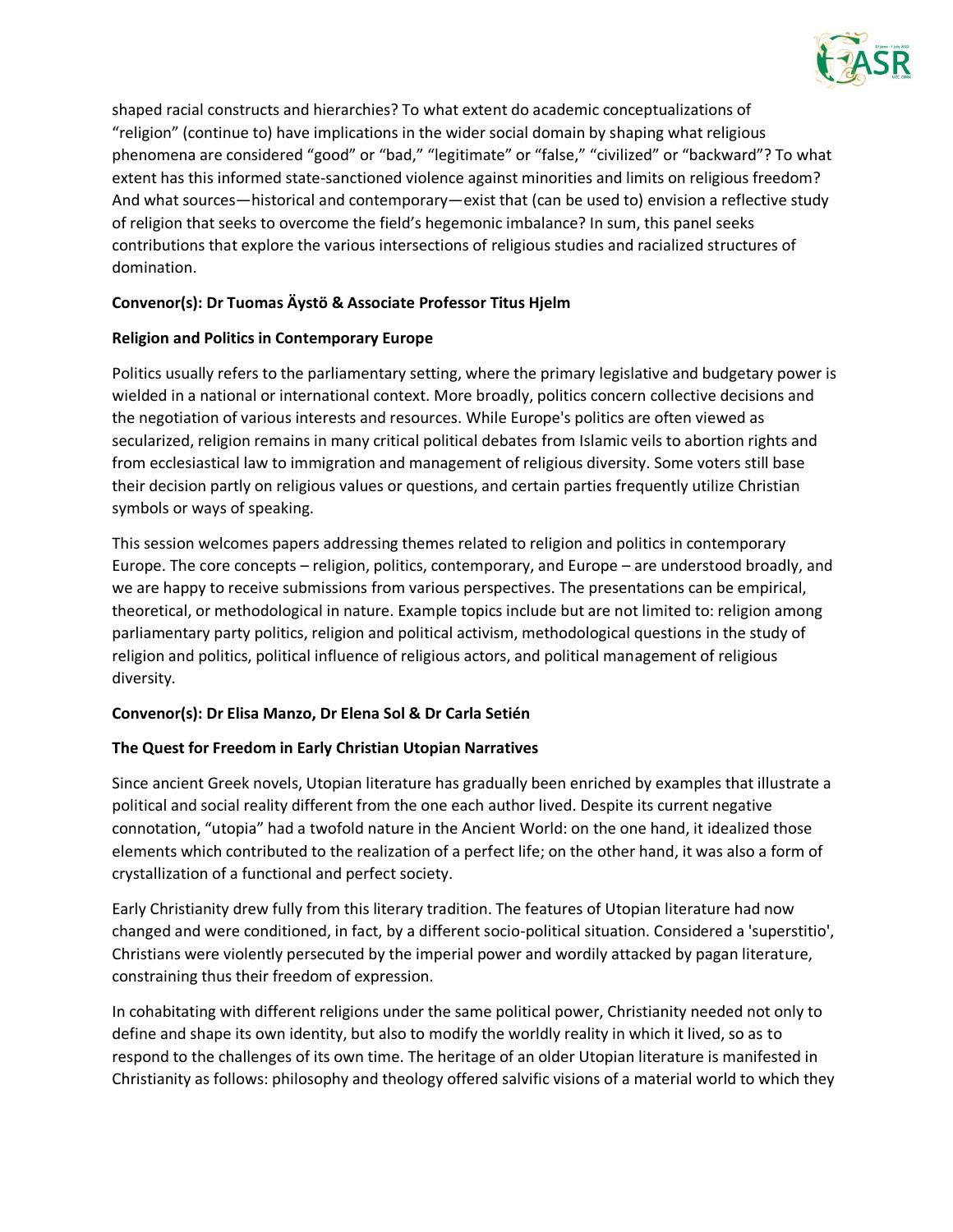

did not belong; the quest for freedom became a key-concept in Christian Utopian narratives, presenting an idealistic legislation, and cultic expressions of salvation as the ultimate liberation.

This panel aims at analyzing:

1) how Christian authors developed their ideas of the past or future, creating and/or remodeling Utopian narratives;

2) how this kind of narrative is strongly influenced by the concepts of political and religious freedom, and how it contributes to defining those concepts.

Proposals dealing with a theoretical approach to Utopian literature in early Christianity as a genre are also welcome.

#### **Convenor(s): Dr Vivianne Crowley**

# **Veneration of Deity in Contemporary Paganism**

Contemporary Paganism represents an eclectic mix of beliefs and practices derived from premonotheistic religions, surviving indigenous traditions, and new or revived religions. Pagan beliefs about deity can be polytheist, panentheist, panentheist, animist and more besides. The popularity of different deities has waxed and waned since the nineteenth century Pagan revival and reveals changing cultural foci in Western society from classical Greek and Roman religion, to the Celtic, Nordic, Slavic and Baltic cultural revivals, and new creative syntheses drawing on cultures as diverse as Native American and African traditions and on contemporary fiction. The focus on particular deities reveals the preoccupations of that period's Pagans, evolving, for example, from the Horned God of sexual liberation, to the Goddess of women's liberation, to new cults of androgynous, hermaphrodite and homosexual deities, such as that of the god Antinous. In seeking contact with deities, contemporary Pagans weave together an eclectic mix of spiritual practices and beliefs, drawn often from more than one culture, in an individualistic synthesis that is fluid and ever-evolving. Practices may include prayer, ritual, meditation, trance, psychotropic drugs and other means of communication between what is perceived as everyday reality and a deeper spiritual reality. This panel invites contributions on contemporary Paganism and deity including, but not confined to, practices, relationships, beliefs, and the processes by which contemporary forms of deity are fashioned to meet changing spiritual, psychological, social, cultural, political and economic needs.

#### **Convenor(s): Prof Gregory Alles & Prof Rosalind Hackett**

#### **The Festivalization of Religion: Global Perspectives**

The global emergence of large-scale cultural festivals in the last few decades has attracted much interest from scholars in disciplines such as anthropology and tourism studies, but it also provides rich opportunities for scholars of religions. Examples of such festivals include the Osun Festival in Osogbo and the Calabar Carnival in Cross River State, Nigeria, music festivals such as Burning Man in the United States, and the Mayāṉa Koḷḷai Festival in Chennai and the Gher Mela in Kawant, Gujarat, India, but there are many others in virtually all parts of the world. This panel aims to consider both what scholars of religions can contribute to the burgeoning field of festival studies and how the study of festivals might enrich the study of religions. Presentations will consider the imbrication of religion in the creation and transformation of festivals in diverse places. They will especially highlight dynamics in these processes that are of particular interest to scholars of religions, such as tensions between religious dimensions and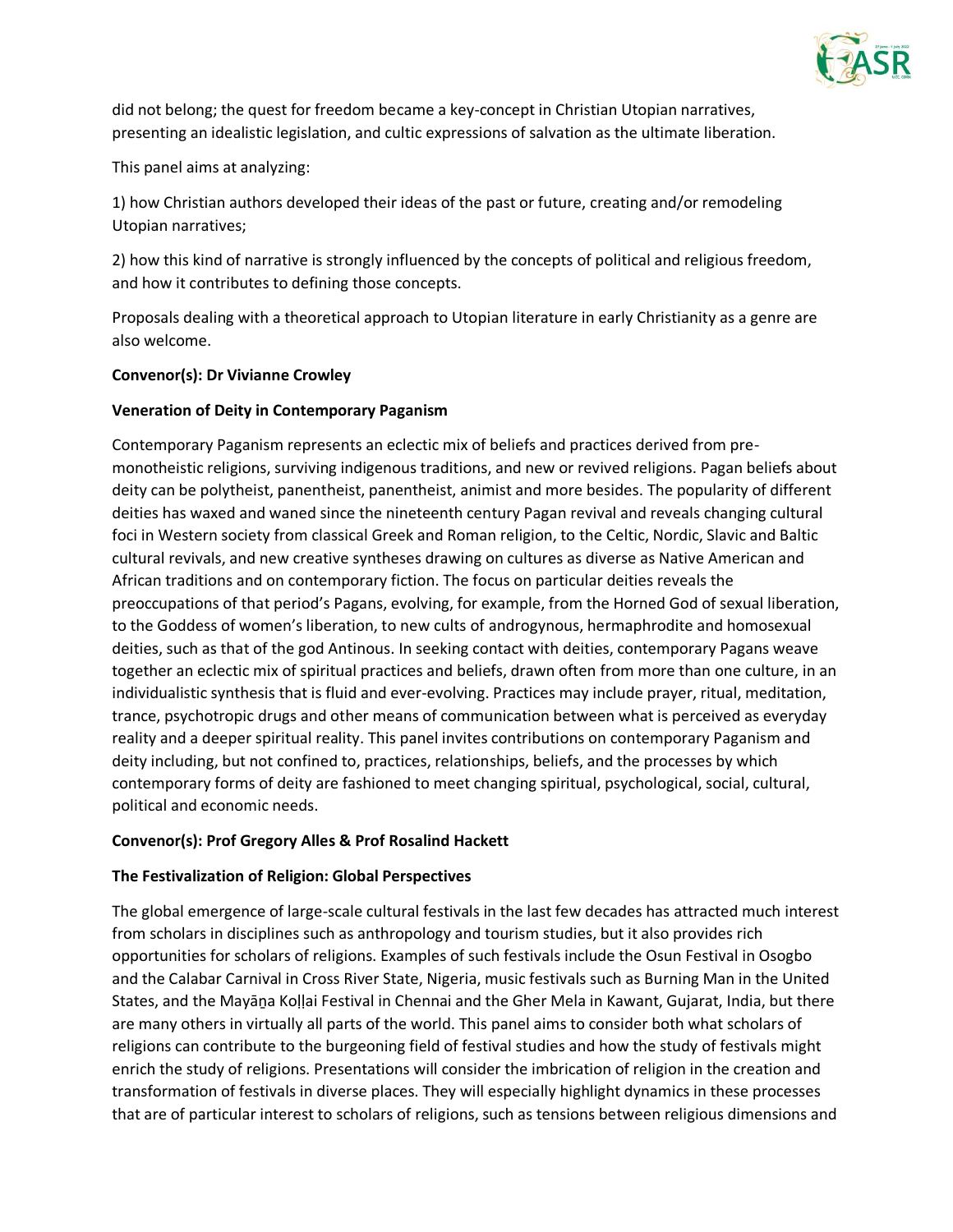

secular concerns that develop in the construction and marketing of the festivals. Papers will engage with topics of current theoretical interest, such as performance, public religion, governmentality, spatiality, temporality, materiality, mediatization, identity, and the construction of heritage. The panel, if successful, is intended to serve as the initiation of a longer-term, collaborative research project.

# **Convenor(s): Dr Maija K. Butters & Dr Helena Kupari**

# **Disciplined freedom: Contemporary religious and spiritual milieus as sites of learning**

In contemporary pluralistic and individualistic societies, religious learning is no longer confined to homes, schools, and the transmission of traditions from one generation to the next. Instead, more and more adult individuals choose to learn about and acquaint themselves with previously unfamiliar religious and spiritual traditions. Exercising their freedom of religion, these people try out, study, take on, adapt, and even play with different religious and spiritual practices, guided first and foremost by their personal needs and preferences.

Religious and spiritual conceptualizations of freedom and liberation are multiple and contested. Individuals often experience their newly adopted practices as empowering and adding to their sense of agency. For some, this may also include political and ecological dimensions which extend beyond the private sphere. Many religious traditions understand emancipation in a way that markedly differs from modern secular liberal valuations. Paradoxically, pursuing liberation can involve commitment and adherence to a strict discipline. Therefore, when familiarizing themselves with a new tradition, people are often introduced to a new way of thinking about and pursuing freedom. They may also have to learn to navigate between different conceptualizations of freedom or defend a tradition that, from a secular liberal perspective, appears restrictive and in violation of individual autonomy.

This panel presents case studies from the ongoing Academy of Finland project Learning from New Religion and Spirituality (LeNeRe). We also invite submissions from other scholars who investigate themes somehow related to learning and freedom in the context of contemporary religion and spirituality. The papers can address any cultural materials and cases, or present theoretical perspectives pertaining to individuals' learning processes either in their native or adopted religious or spiritual contexts.

#### **Convenor(s): Dr Lidia Guzy**

# **Marginalised and Endangered Worldviews - Contemporary perspectives on indigenous ontologies and hermeneutics.**

This panels offers an insight into the research work of Marginalised and Endangered Worldviews Study Center (MEWSC)(http://mewsc.wordpress.com) on comparative indigenous ontologies and hermeneutics at University College Cork, National University of Ireland.

The mission of the Centre is to promote the study of contemporary endangered cultures, religions and worldviews. Cultural expressions - both tangible and intangible - and the worldviews of marginalised, endangered and persecuted peoples, social groups and indigenous communities are the focus of MEWSC. The Centre has four regional priorities: South Asia, South America, Russia/Eastern Europe and Southern Europe.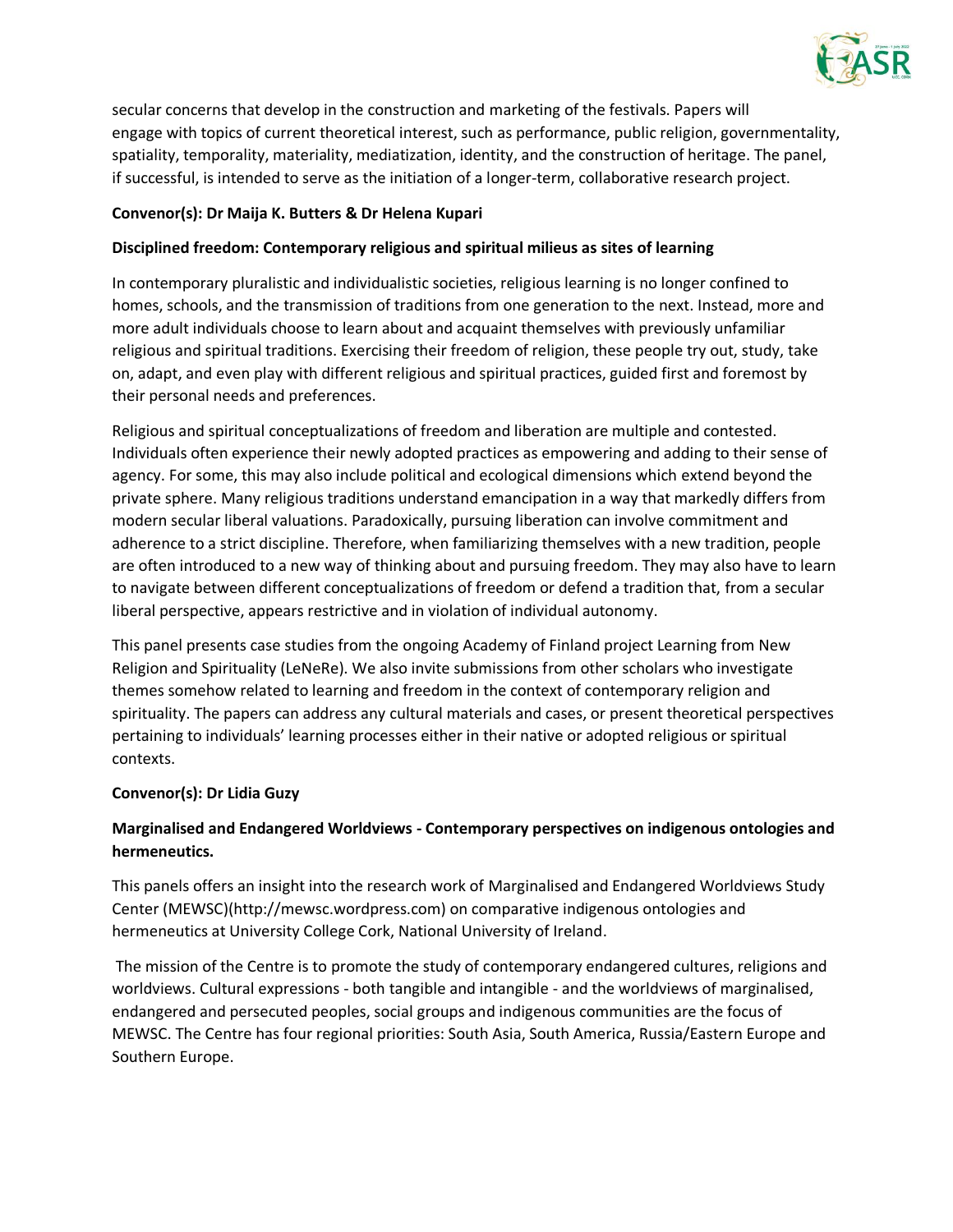

# **Convenor(s): Dr Eglė Aleknaitė**

#### **Gender emancipation within and outside religion: accepting or contesting the religious-secular binary**

Much feminist thought and gender emancipation initiatives are based on a certain conceptualization of religion and the religious-secular binary that equates religion with patriarchy and secularity with gender emancipation. Recently this understanding, as well as the conceptualization of agency and other key concepts have been challenged. At the same time, both gender emancipation and the boundary between the religious and the secular are seen as shifting and constructed in different ways by various actors, in various contexts and groups.

So far most attention has been paid to the analysis and critique of the understanding of religion and secularity established in the secular feminist thought and activism. The panel invites to consider how the religious-secular binary in relation to gender emancipation is constructed by various religious groups and actors. What do we mean when we say that religious people have accepted some (secular) feminist ideas? How do religious feminist activists construct the secular-religious binary by focusing their activities on challenging gendering of religious practices and/or engaging in broader social activism? How is the binary shaped in interactions of secular and religious feminists? How is it constructed in relation of various aspects of gender emancipation, such as reproduction rights and equal employment opportunities? Which aspects of gender are considered as falling within the scope of religion? How does the binary in relation to gender emancipation differ among religious people of various categories, for example, among religious feminists, practicing and cultural Christians? How do scholars construct the binary by their use of different approaches to religion and their focus on certain categories of religious people? To what degree and how do various religious actors and groups accept or contest the conceptualization of the religious-secular binary and equation of gender emancipation with secularity that have been established by secular feminist thought?

#### **Convenor(s): Dr Aušrelė Pažėraitė**

# **Belonging and freedom of personal spiritual journeying: thinking about communities of alternative spirituality seekers**

Community is one of the key concepts used in many religious groups as an emic category, as well as an analytical category employed in many scholarly studies. A nostalgic grand narrative of the decline of community had a counterpart perspective on religious communities, often coupled with the secularization thesis. Questioning of the latter coincided with rethinking of the grand narrative of the community decline and looking for new conceptualizations of community, with a salient impetus given by research on online religion.

Contemporary alternative religiosity and spiritualities are an especially challenging case of religious community. They are seen as extremely individualistic and lacking the proper communality ascribed to "traditional" institutional religions. On the other hand, seekers of alternative spirituality can be seen as developing new forms of community based on loose ties connecting members, multiple belonging, occasional participation in groups' events, strong individualism and self-validation of faith. Nevertheless, many spiritual seekers see community as an important value and engage in construction of their community, even if different than "traditional" religious communities.

The panel invites to discuss communities of alternative spirituality, a shifting nature of religious communities in general, their characteristics and diverse practices of community construction. How the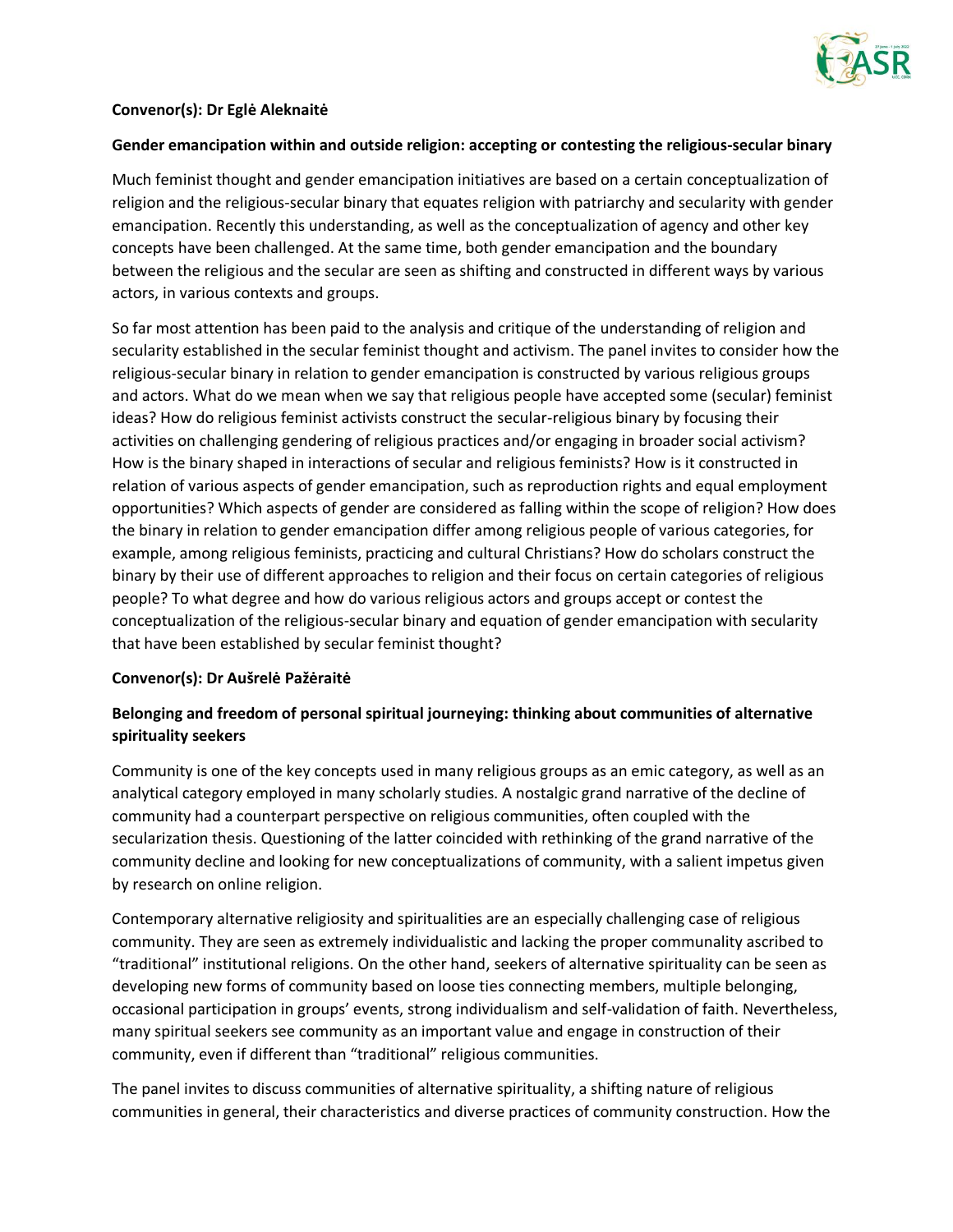

freedom to construct one's spirituality/religion is combined with restrictions and boundaries that are created by community or for its sake? How the emic usage of the concept and actual practices of community building are related to changing concepts of community and a variety of concepts existing in current political, public discourses or narratives of various revivalist or cultural activist groups? To what extent a community as an analytical category is useful and relevant in research on contemporary religiosity and how it should be conceptualized to remain useful to understand religion and spirituality?

# **Convenor(s): Dr Carmen Becker & Prof. Dr Wanda Alberts**

# **Public debates and critical approaches to the study of religion**

The demand for expert knowledge, clear-cut analyses and fact-based solutions is often integral to public debates. At the same time, critical approaches to the study of religion have a lot to say about pressing current issues negotiated in the public sphere. Yet, it seems difficult to convey the benefit of critical approaches beyond what is usually perceived as mere relativism or a simple rejection of hegemonic, common-sense categories. The reasons for this perception are manifold and relate to epistemological and ontological questions that are difficult to convey, especially in the frenzy of social media communication. This panel invites contributions that link critical approaches to the study of religion to public debates. Submissions may discuss what the critical study of religion has to offer to public debates in terms of insights, strategies and alternatives. Vice versa, they may also look at how public debates challenge and/or highlight specific aspects of critical approaches, be it in educational contexts or other social fields. Furthermore, contributions may focus on specific case studies and current debates revolving, for instance, around identity/diversity, freedom, religion and the secular, the pandemic situation or climate change. They may also reflect on issues at stake when critical approaches to the study of religion "go public" and become "engaged" beyond the realms of academia.

# **Convenor(s): Prof Wanda Alberts & Prof Bengt-Ove Andreassen**

# **The Critical Study of Religion in Teacher Training**

In this panel, organised on behalf of the EASR working group on Religion in Public Education, we invite papers on teacher training programmes for religious-studies based education about religion that apply a critical approach. By "critical" we understand an approach that, rather than building on established popular categories, analyses and questions the conceptual frameworks in which religion is frequently studied and represented in educational systems.

The recent Study of Religion has undergone sharp criticism of various categories which, for a long time, served to structure the field of religion and religions, above all, the world religions paradigm, but also the category of religion itself. Possible consequences for university teaching in the discipline of the Study of Religion have been discussed in Cotter&Robertson 2016. In this panel, we want to take this discussion one step further and discuss its consequences for teacher training programmes based on the Study of Religion. How is this kind of critical approach to the Study of Religion reflected in teacher training programmes for school subjects which, frequently, firmly build on the paradigms that the academic Study of Religion questions?

The panel also invites reflection on how the critical analysis of categories in which religion is conceptualised intersects with the critical analysis of other popular categories such as ethnicity or gender in school related contexts, raising the more general question of the function of education in relation to the reproduction and deconstruction of categories.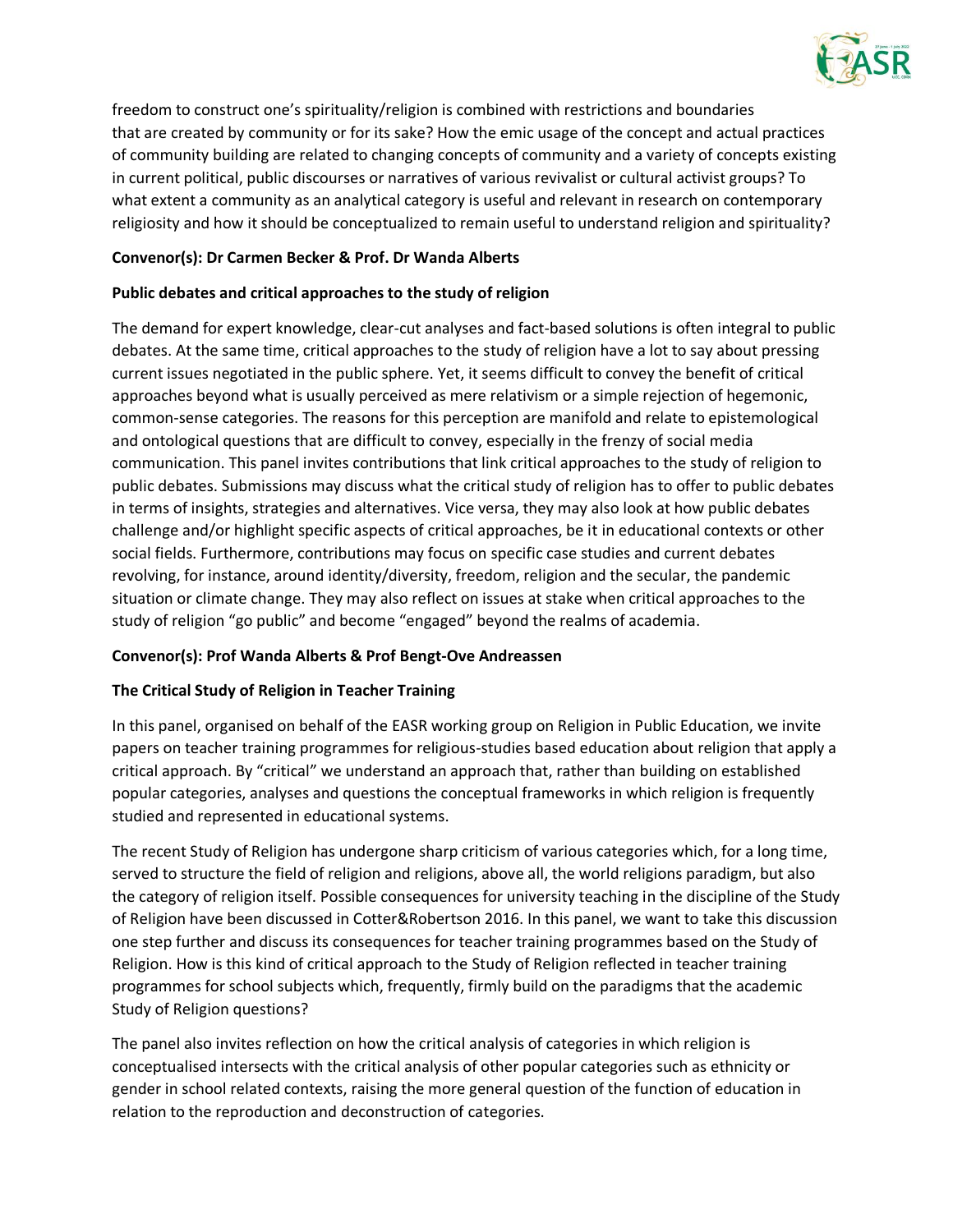

#### **Convenor(s): Prof Giuseppe Maiello, Anne Ferlat & Prof Rasa Pranskeviciute-Amoson**

#### **Native faiths movements in Europe between deep ecology and nationalism**

Native faith movements in Europe have emerged/re-emerged during the past thirty years. Since this date they have acquired an increased visibility, some of them have even seen their legitimacy recognized (after the Asatruarfelagid, "Ásatrú Fellowship" in Island which has been granted the status as a "religious organisation" in 1973, Romuva was registered as a "religious association" in Lithuania in 1992. In the meanwhile, in Norway two associations have been legally recognized by the Norvegian government – a legal recognition that confers a legal status to the matrimonial unions they celebrate. In turn, the Greek government granted to the organisation YSEE, Supreme Council of Ethnikoi Hellenes, the status as a "known religion".

Even though these movements were born in their own national context they all focus on the celebration of nature and ancestorship from their specific perspective. Considering the complexity of their history and expression "between deep ecology and nationalism", this panel intends to understand the way they managed and manage their philosophical, political, religious sources of inspiration in order to reach legitimacy within contemporary society.

Prospective papers' themes include:

- Native faith movements and ecology
- Native faith movements and the idea of nation
- Case studies stressing the legitimation process of native faith movements
- Native faith movements and law
- Key figures within native faith movements in Europe
- Case studies concerning the debates & the debates concerning nature and ancestry within native faith movements

Ferlat A 2, Maiello G 1, Pranskevičiūtė-Amoson R 3

1 University of Finance and Administration, Prague, Czech Republic

2 University of Strasbourg, Strasbourg, France

3 Vilnius University, Institute of Asian and Transcultural Studies, Vilnius, Lithuania

#### **Convenor(s): Ms Essi Mäkelä & Mrs Hanna Gebraad**

#### **Proper or not – negotiating limits of religion**

What is a common denominator for science, politics, and humour? One answer is that they all are often perceived as conflicting with, or even exclusive to the category of religion. Outside the academic discourse, "real religion" is often defined as something that is - or should be - kept separate from these arenas. There are also many arenas in which the boundaries of real and proper religion are being negotiated and defined.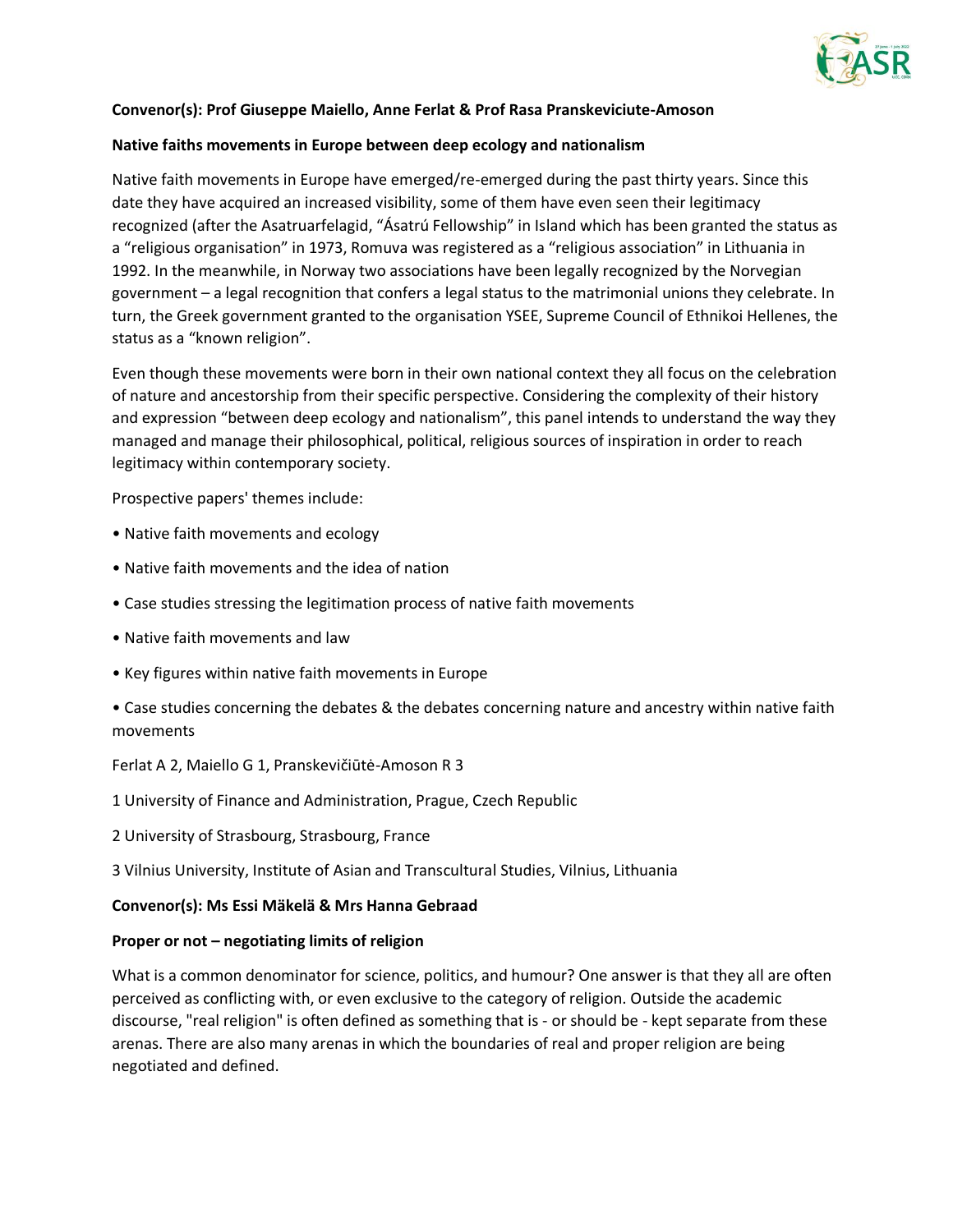

In Finland, for instance, the law on religious freedom defines what proper religiosity looks like. A special committee considers whether any given religious community fits the definition and can be afforded the official status of a registered religious community, a status which comes with many rights and privileges. Such a committee is bound to be defining the category of religion in general in its decisions. Meanwhile, a youth who discovers neopaganism may need to make their case to their parents repeatedly.

Negotiations concerning real and proper religiosity is not always about showing how new movements fit old categories; it is also about challenging the old definitions. Transgressive religiosity challenges the hegemony and makes space for new religious expression to develop to many directions.

This panel focuses on exploring the limits of accepted forms of religiosity. Papers concerning marginalised, or even dubious, humourous, transgressive, and other phenomena challenging established definitions of "religion", and the limits of "freedom" are welcome.

# **Convenor(s): Dr Kinga Povedák**

# **Soundscapes of religion: Towards the musical epistemologies of religious communities**

The importance of the role of senses cannot be overemphasized when looking at religious experiences or trying to make sense of religion. Religion is performed through sensorial engagements, and musical engagement is probably one of the most essential participatory rituals of religions. We argue that religious musical practice can become an important point of connection, enabling individuals to locate themselves in the social and cultural space and reflect on social experiences.

With the material turn in the study of religions, there is growing attention to material and embodied practices, sensational forms, and the mediation of religion (Morgan 2010, Meyer 2009). While more and more scholars engage with the 'lived religion' approach and elevate attention to lived practices, sound is rarely privileged as a means of interrogation or methodological practice in the study of religion (Muir 2019). Surprisingly, there is still a lack of research with a specific focus on musical practices, and 'music in religion' remains a peripheral approach in religious studies. Music and extramusical sound receive scant attention despite the significance of sound and hearing in our lives (Hackett 2012).

To address this 'disciplinary deafness' (Weiner 2009) in the study of religions, we invite contributions that favour music in their methodological approach. This panel aims to raise awareness of religious musicking as a way to explore religious lifeworlds and emphasize the role of sound in methodological epistemologies (Muir 2019). The panel is open to a diversity of musical interactions with religion in different faith contexts. Therefore, we invite papers that address various aspects of the sonic dimensions of religion, such as music as religious sensation, music as a meaning-making process, music as transcendental communication, or music as embodied states of freedom.

#### **Convenor(s): Ms Elena Schaa & Dr Lina Aschenbrenner**

#### **'Doing as if…': Simulation as Method, Theory, and Practice in the Study of Religion**

The panel aims to evaluate the potential of simulation as a key concept for the study of religion. We will examine how simulation is understood in diverse debates and across disciplines, to discuss how these can be fruitfully interlinked, and to focus on three areas: simulation as a theoretical concept; as a method in teaching and research; and as a form of cultural practice in the religious field.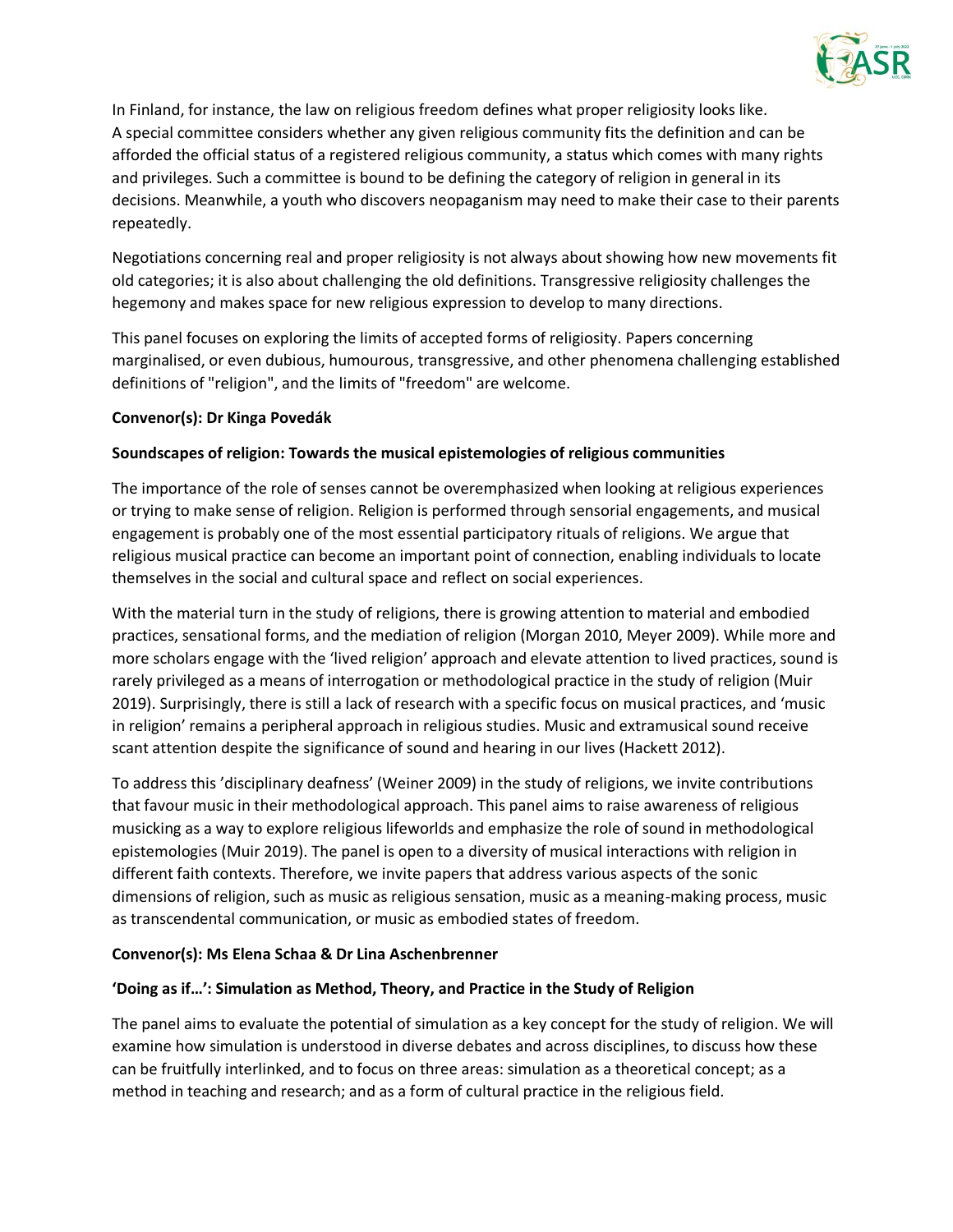

Understood as creating a state of the 'as if' simulation has a firm place in thought experiments, imaginative practices, and epistemology. It is related to imitation, simulacrum, and virtuality. To act 'as if' is crucial for learning, planning, anticipating, or playing. Simulation has also been framed as the creation of something that is secondary to and interdependent from an 'original.' Nevertheless, the concept of embodied simulation suggests that, while simulation indeed relates to an original, the product is an emotional-habitual state accompanied by a sensorimotor transformation in its own right. Simulation can culminate to states beyond the agency of the simulating person, such as unconscious creation and the experience of empathy or the sense of belonging. In this sense, simulation is also linked to anticipation of future events as discussed in predictive processing theory of mind and event cognition. Another strand of debate is interested in the material and imaginative simulation of a 'natural' and social environment described as virtuality. To conceptualize simulation through different lenses allows us to grasp the creation of individual yet collective experiences and their analyses, ultimately leading to the evaluation of religious aesthetics in contemporary society.

We welcome contributions that cover these and comparable topics. We especially encourage papers that include questions of embodiment, cognition, and emotions, or which discuss the practical application of simulation in the classroom and the ethnographic field.

# **Convenor(s): Dr Marie-Helene Gorisse, Dr Ana Bajzelj & Dr Tine Vekemans**

#### **Tensions of freedom in the Jain tradition**

Jainism emerged as an ascetic movement around the same time as Buddhism, during a period of great social transformations in South Asia. There was a growing resistance against the power of the Brahmins, the only social group deemed worthy of conducting Vedic sacrificial rituals.

In this dynamic, several ascetic movements reinterpreted the ritual sacrifice as an inner sacrifice to overcome violence and attachment. In Jainism, individuals seek to progress along a spiritual path by eliminating passions through various practices of renunciation. A complete eradication of passions leads to freedom from the cycle of rebirths. Freedom is thus completely dependent on one's own resolution and actions.

This concept of freedom through renunciation informs the conception of the everyday life of the Jains. Upon receiving initiation, Jain ascetics give up the duties that governed their lives as householders. They enter a mendicant society, which remains inextricably bound with the lay society. Living a life which is subject to a myriad of injunctions and rules, they progressively leave behind passions and attachments in the pursuit of ultimate freedom. Some of the austerities and practices inherent to this gradual detachment in search of liberation run counter to secular laws seeking to protect individual rights and freedoms. For example, sallekhanā (religious fasting unto death) has repeatedly been legally contested.

This panel aims at gathering scholars of Jain studies to unpack the tensions between these various states of freedom in Jainism, and assess them on political, sociological, cultural, philosophical, and soteriological levels.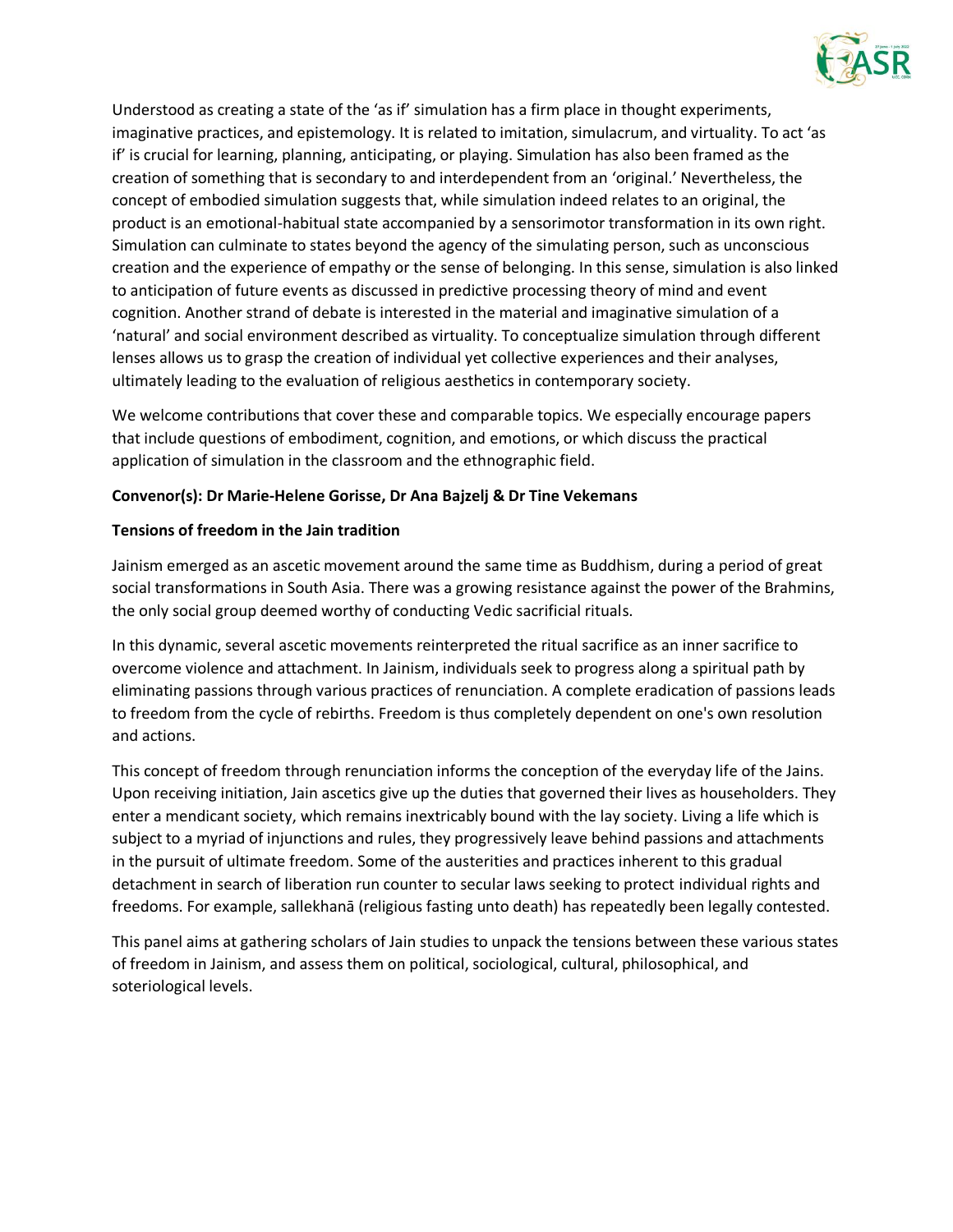

#### **Convenor(s): Dr Rasa Pranskevičiūtė-Amoson**

# **Alternative Religiosities in the (Post)Communist East-Central European Countries: Emerging (Trans)Formations, Continuations and States of Freedom**

The panel addresses diverse alternative religiosities starting from the communist regime period up to today. It deals with the processes of (trans)formation of changeable and instable religious/spiritual ideas and groups all over East-Central Europe during this time. It also studies the past and current socioreligious processes, discussing formation, manifestations, changes of religious phenomena concerning individual religiosities in (trans)regional and (trans)national levels.

In times of Soviet regime, atheism was the officially established ideology and alternative religiosities were mostly active underground. There was as well an unofficial cultural field that was very receptive to the arrival, formation, spread and expressions of diverse alternative religiosities and spiritualities, seeking and maintaining various individual and communal states of freedom. During the postcommunist period, local alternative identities were challenged to adapt to a new situation and rich market of religious demands. In addition, newly arrived religiosities, as well as locally emerged and actively borrowing variously expressed western ideas spiritualities raised current topics among postcommunist societies.

The panel aims to discuss a wide range of questions related to an emerging diversity of alternative religiosities in the countries during/past the regime and their attendant fields of influence: e.g. politics and strategy of activity of communist regime towards alternative religiosities; restrictions, repressions, survival ways and resistance of representatives of alternative religiosities; seeking and maintaining of nonconventional ways of spiritual freedom of individuals and communities; (trans)forming diversities within alternative religiosities under/past the regime (individual/group alternative religiosity values, identities and practices); the milieu of alternative religiosity as a space of freedom, plurality, diversity, action and resistance; alternative religiosity networks and inter-community relations; formation and transfer of religious/spiritual ideas within the communist/post-communist societies and from the outside; oppositions and connections as a response to the past (images of tradition, traditional religious institutions, post-communist cultural heritage); memory, continuity and changes within alternative religiosities.

#### **Convenor(s): Dr Federica Rainelli**

#### **Places of worship, places of freedom**

Beginning with the so-called «spatial turn» of the 1980s, social sciences and humanities' interest in space and spatiality has grown steadily, becoming today a privileged doorway to the study of religious phenomena. Within this context, this panel aims at analyzing the relationship between space and religion starting from their articulation in relation to the notion of freedom. In particular, we propose to promote a pragmatic approach, which allows us to think of places of worship as places of freedom, that is to say as places of agency or spaces within which to affirm and manifest one's presence, to assert interests and restore spheres of action otherwise denied. Therefore, we welcome proposals aimed at analysing dynamics of re-appropriation, revitalization, patrimonialization or territorialization of sacred places; practices of sacralization and instrumental or symbolic uses of sacred places as strategies of resistance to political, economic or social changes, pressures or constraints; practices of identity claim (both personal or collective) through the management of religious spaces; among others. We welcome proposals from any geographical and chronological contexts, as well as any disciplinary perspective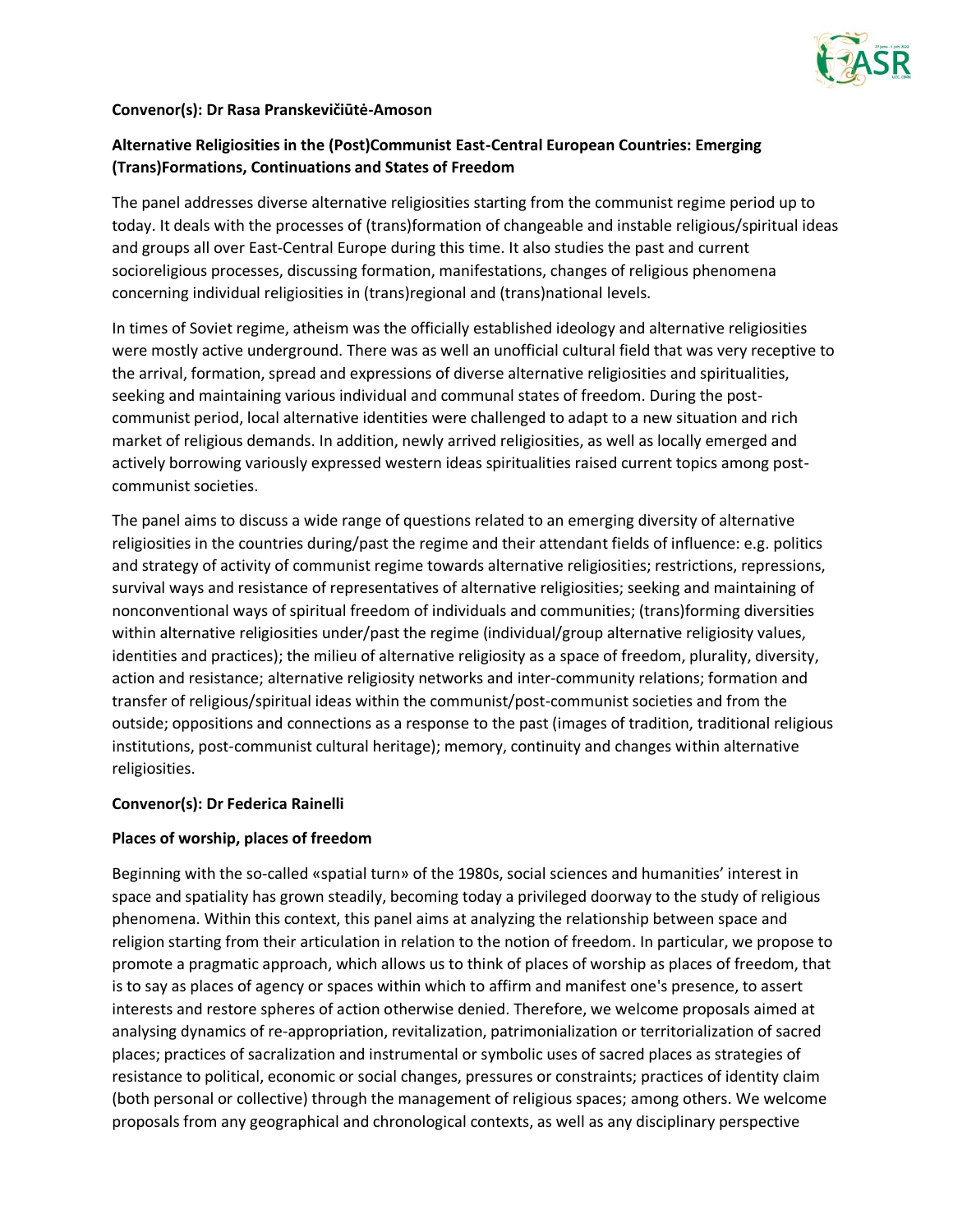

within humanities and social sciences. The discussion will aim at reflecting upon the roles played by different actors within such processes, by comparing top-down and bottom-up approaches in a trans-cultural perspective.

# **Convenor(s): Dr Kamila Gęsikowska, Mrs Dagmara Wasilewska PhD, DSc & Professor Anna Gomóła**

### **Methodological and historical problems of researching yoga as a cultural phenomenon**

This panel will be devoted to changes in methods of researching yoga as a multifaceted phenomenon with a long, rich, and complex history. It will primarily focus on research on yoga in Western culture.

Such a reflection cannot be conducted in isolation from the attempts to define what yoga is, or: what is sometimes called 'yoga,' and in what forms it manifests itself. Nowadays, in Western culture, attempts to define what yoga is are not so much related to its essentialisation, and therefore do not require a consensus regarding its essence. They are connected primarily with the reflection on the nature of the changes that led to the expansion of the concept of yoga and its appropriation of completely new areas of practice and conceptualization. Therefore, even in research of a synchronous nature, diachronic issues should also be considered, which would allow to change the point of view and perceive yoga as a process. However not exclusive to the Western culture, research focusing on the problem of change, intertwining of ideas, behaviours and objects into subsequent areas or spheres of culture is noticeably dominant in it.

Yoga is still the subject of religiological, philosophical, and culturological reflection, but it is also a subject important to sociology, economics and management studies, medical sciences, and physical culture sciences, as well as aesthetics and art studies. Meta-scientific reflection is also necessary, as the growing since the 19th century interest in yoga was the result of popularizing the outcomes of scientific research (e.g., in the field of oriental studies or medicine). Integrating knowledge about yoga requires considering various tools and research methods, and we would wish to invite researchers to discuss them during the session.

# **Convenor(s): Ms Mary Briggs**

#### **New Religions in Korea: Case Studies and Perspectives**

The academic study of religion in Korea, both its history and contemporary practice, includes much discussion of Korea's new religions. These discussions are often characterized by examinations of whether terms such as "New Religious Movements" or even "religion" are appropriate since Korea's new religious landscape encompasses a diverse and dynamic array of religious organizations and communities connected to both local and international networks. Examples of these diverse new religions that developed in Korea include national religions (known as minjokjonggyo) such as Taejonggyo along with a plethora of new Christian movements such as the Shincheonji Church of Jesus. Presently, South Korea is also home to practitioners of various new religions and spiritualities that originated outside of Korea, such as Jehovah's Witnesses and the Osho Meditation Movement.

Although this panel cannot fully represent the rich history and complexity of new religions in South Korea, it will aim to present several examples of these new religions and to explore their sociocultural and political impact in South Korea and beyond. This panel also aims to contribute to the growing body of research regrading new religions and spiritualities in Korea as well as the transnational impact of Korean new religions.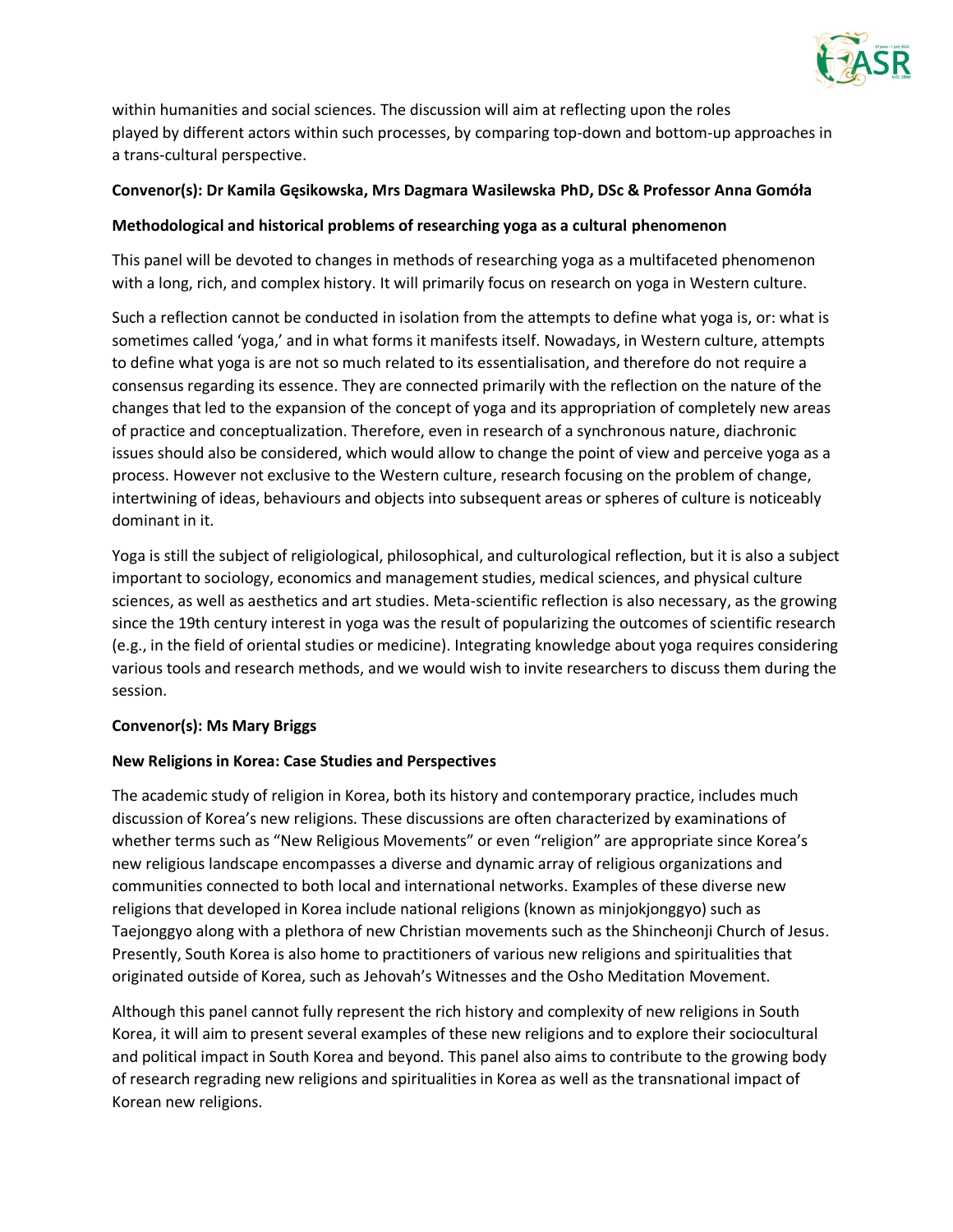

The following range of topics is of particular interest, although this list is by not exhaustive:

The relationship between new religions in South Korea and the nation-state.

The historical development of new religions in Korea.

News media and popular media portrayals of new religions in South Korea.

Anti-cult activism and rhetoric in South Korea.

### **Convenor(s): Dr Marianne Schleicher**

# **Characteristics and functions of the phenomenon of 'feast' in the history of religion**

In pre-modern times, a feast would be the most natural element in the context of religious ceremonies. Some would consider the feast an integral, even central part of any religious ceremony, bringing people together, exciting effervescence, and commemorating a common cultural past (Durkheim 1915), while others would emphasise its ludic, inverting, and as such potentially critical elements in relation to its adjacent, highly structured ritual (Turner & Turner 1982; Grimes 2010). As such, 'feast' is a familial phenomenon in the study of religion, just as initiatives have been taken to introduce to the function of celebratory elements in the festivals of different religions (ed. Melton 2011). Still, no history of the phenomenon of 'feast' exists. In modern times, where national constitutions have granted people freedom of/from religion and led many to consider themselves secular, feasts still tie them to religion. Do feasts still serve a commemorative/affirming or ludic/inverting/critical function in relation to culture? Can other functions, not just in modern times, but also in the general history of religion be discerned?

This panel calls for paper proposals willing to discuss the phenomenon of 'feast' in ways that draw upon insights into/comparisons of historical/contemporary sources, yet commit to the purpose of generating theoretical reflections on the phenomenon of 'feast'.

- How has the phenomenon of 'feast' evolved in the history of religion?
- How does changes in the phenomenon of 'feast' relate to changes in social organisation, communication, and religious types?
- Are there any general components of a feast?
- How do the spatio-temporal positions of feasts affect their function?
- Do the particular domains of feasts in- or exclude elite/lay representatives of certain genders, ages, religiosities, or ethnicities?
- Have changes in the history of religion affected the emotional regimes produced by the feasts?

#### **Convenor(s): Dr Jelle Wiering, Dr Kim Knibbe & Dr Brenda Bartelink**

#### **Religion, spirituality and the production of the private sphere**

This panel shifts the focus from the topic to religion in the public sphere, around which an enormous body of wonderful research has emerged, to the question of how religion is entangled with the production of the private sphere, the ethics and aesthetics of this private sphere, how these entanglements are gendered, and relate to the secular, to identifications with 'spirituality' and to colonial and postcolonial histories and modes of governance.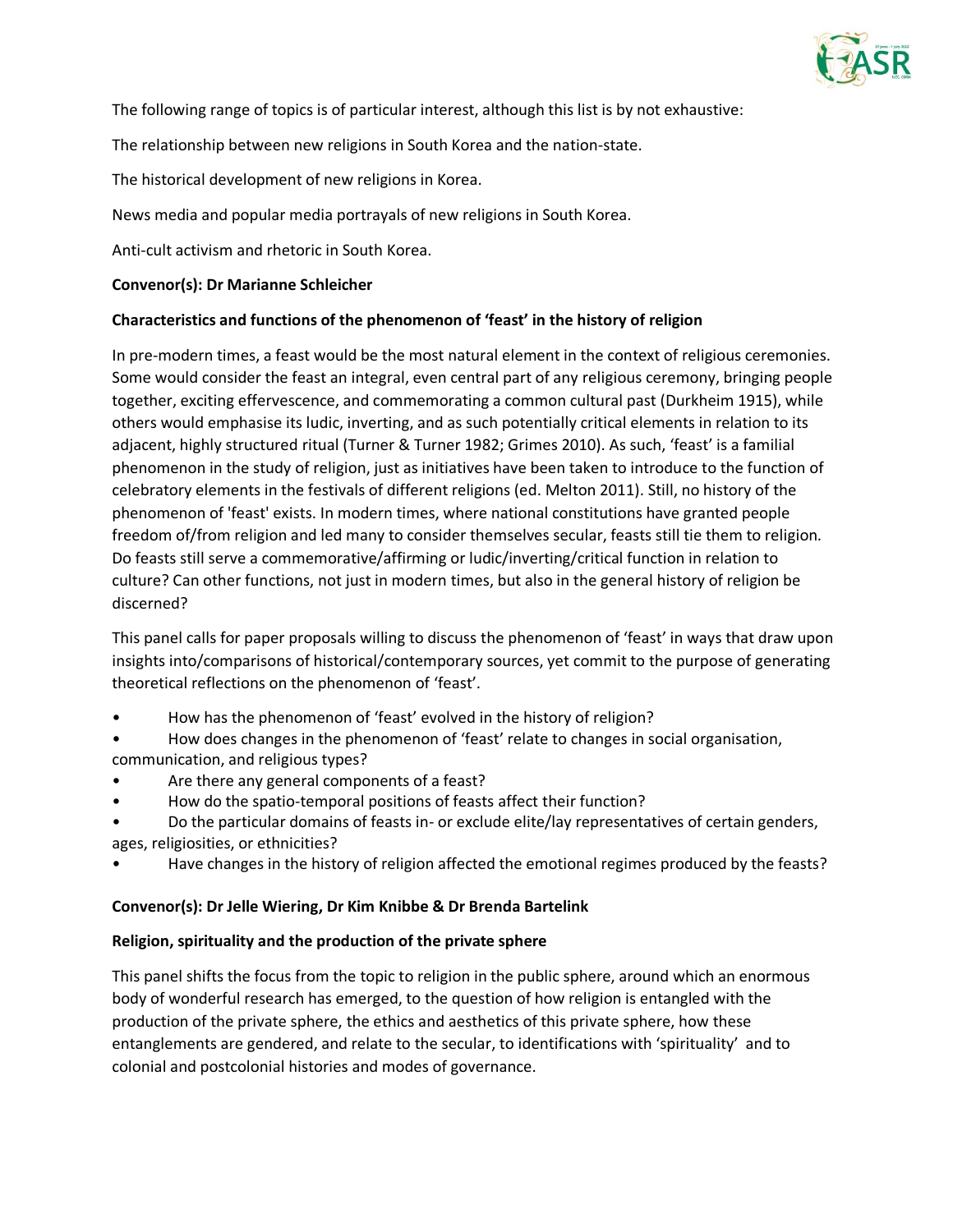

Contestations around religious diversity frequently occur when matters generally considered as private become a public concern. Women's dress and the integrity of their bodies, for example, often become symbolic sites over which public contestations around religion and difference are negotiated (Cady & Fessenden 2013). The division between public and private spheres, and thus also the place of religion in society, is deeply entangled with issues of gendered difference, kinship and sexuality (Mahmood 2015). In this panel, we want to investigate the acts that influence, and hence support the construction of, a private sphere.

In addition, this panel focuses on the private sphere as an important site where people experience and live their religion in ways that we do not know so much about. The role religion and spirituality play in the private sphere may hence impact social life differently than it does in the public sphere.

In this panel we are thus interested in contributions that focus on how the private sphere is constructed and lived and the ways religion and spirituality are entangled with this. This may concern studies on secular governmental practices, on religion and intimate affairs, e.g. family relations, sexuality, romantic and erotic encounters, pregnancy and the body. These ethnographic accounts can guide us into more conceptual and theoretical reflections on (and against) dominant representations of religion, secularity and the construction of the private sphere.

#### **Convenor(s): Dr Nita Mishra**

#### **Religions, Worldviews, and Sustainable Development Goals**

In the late 1990s, the possible cutting down of a fairy bush made sensational headlines in Ireland. Elsewhere, in Iceland, an 'elf' blocked a road construction project. Ireland has its own mythologies where ordinary people have protected their environments. For example, in sixth century Wales, Melangell, the daughter of an Irish king, used her cloak to shelter a hare to prevent a king's hounds from catching it. As a token of her compassion and courage, the king gave her the Welsh valley where she was living to be a place of sanctuary over the centuries. More recently, news of Sinead Jones cutting down Sitka Spruce trees and replanting with indigenous species caught the attention of climate activist groups such as Extinction Rebellion, but the dominant narrative of climate discourse did not take much notice of it. Jones said she had rights of foraging under ancient law. She told the court she was one of Earth's protectors managing part of the forest because of her love for Ireland's native trees.

For this panel, we invite discussion papers on sustainable development goals, especially SDG 13 on Climate Action, in relation to indigenous and local worldviews. The panel aims to explore challenges posed to sustainable development goals by indigenous concerns and activities, and to examine how these sustainable development goals might be better articulated to account for ancient traditions and indigenous objectives, cultural understandings, and practices. Papers are also encouraged that address the relationship between sustainable development discourses and faith-based discourses in different regional and cultural contexts.

#### **Convenor(s): Prof Eva Toulouze**

# **Between animism and world religions: religious situation in the Finno-Ugric and Samoyed communities**

From the religious point of view, the Finno-Ugric and Samoyed peoples offer us very interesting case studies as these communities have lived in contact with Christianity and Islam for centuries as well as